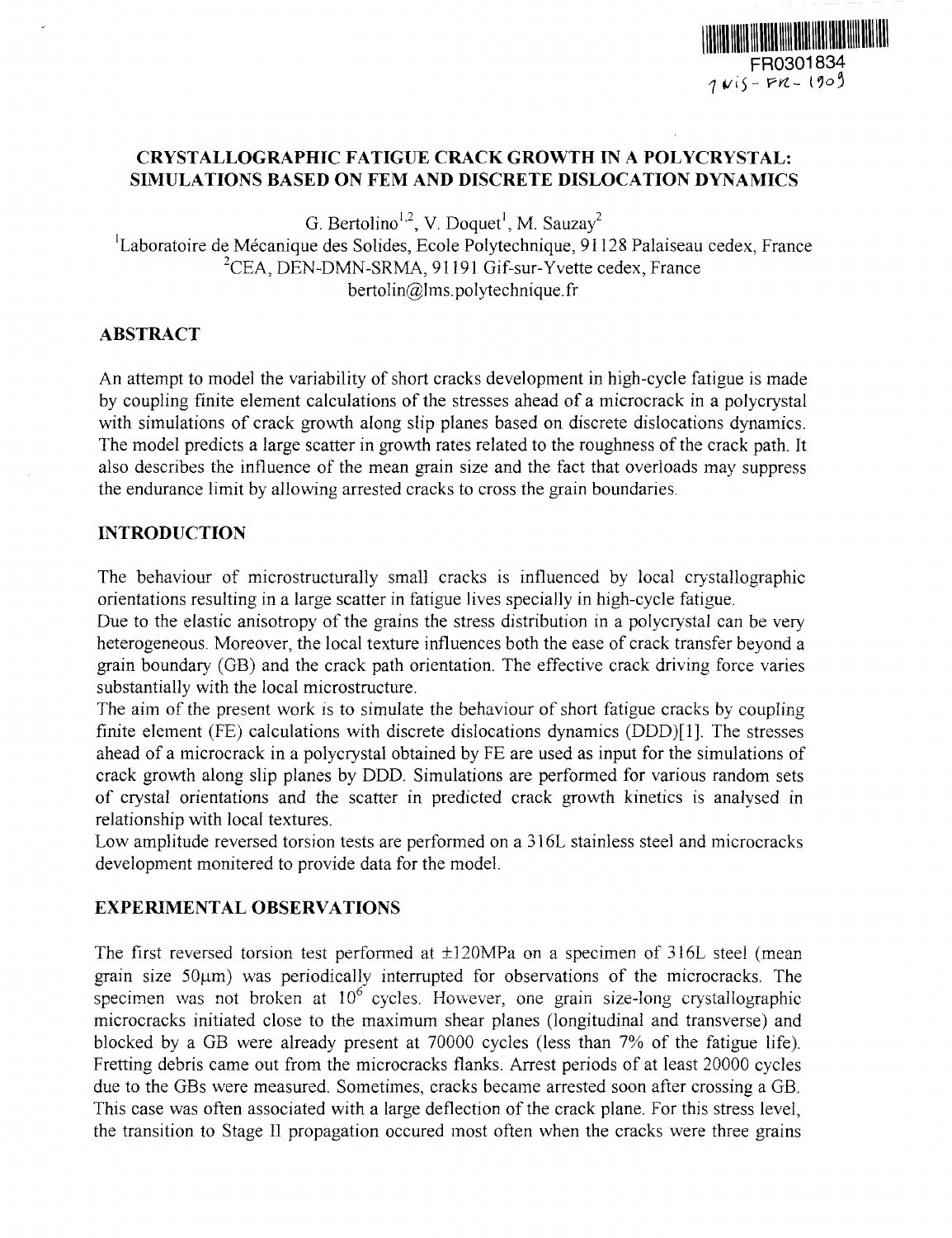size-long. This transition did not always coincide with the transfer in a new grain but also occured during transgranular propagation due to the activation of a secondary slip plane,  $45^{\circ}$ to the main crack direction. Early Stage 11 was still crystallographic, with a zig-zag crack path along two slip planes activated sequentally. Fatigue tests at different stress levels are in progress.

## **PRINCIPLE** OF **THE SIMULATIONS**

The simulation process is divided into two main parts, the evaluation of the stress field near the crack tip by FE and the simulation of the crack growth by DDD.

The computation of the stress field is performed in elasticity, since hgh-cycle fatigue is considered, by using CAST3M FE code. The mesh consist of a circular multicrystal  $(\sim]30$ grains), containing a crack, embedded in a homogeneous medium (fig 1). The homogeneous medium constitutes a square plate on which borders global loading is applied. The mesh is refined in the grains containing the crack tip where the smallest elements are  $0.05\mu m$  wide, so as to capture the associated stress concentration and gradient. The elastic constants for austenite grains are taken as:  $C_{11}=197.5GPa$ ,  $C_{12}=122GPa$  and  $C_{44}=125Gpa$  cubic symmetry, for the homogeneous medium they are  $E=210GPa$  and  $v=0.3$ .

The K<sub>I</sub> and K<sub>II</sub> (stress intensity factor: SIF) are determined as the limit of  $\sigma_{xx} \sqrt{(2\pi x)}$  and  $\sigma_{xy}$  $\sqrt{(2\pi x)}$ , respectively, as x goes to zero (where x denotes the abcissa in a coordinate system centered at the crack tip with its first axis tangent to the local crack direction).



**Figure 1: Mesh of the circular multicrystal embedded in a homogeneous medium**

Since Stage I crystallographic propagation in FCC metals due to mixed mode  $I + II$  loading is modelled, the crack follows  $\{111\}$  planes and its front is supposed to be normal to a <-1 1 0> direction, so that the dislocations emitted at its tips have a pure edge character.

The SlFs are computed under maximum and minimum global stresses, since cyclic loading is considered, as well as the distribution of  $\sigma_{xy}$  in the crack plane, between the crack tip and the closest B. These results are used as input for simulations of crack tip plasticity based on DDD. Even under fully reversed global loading, the loading path undergone by the crack is not symetrical but is constituted with one segment in mixed mode I  $+II$  and one segment in pure shear. The mode I component is considered to assist crystallographic crack propagation when it is present but not to drive it.

The expression of the stress field generated by an infinite dislocation in an anisotropic elastic medium can be found after the resolution of a sextic equation whose coefficients depend on the elastic constants, the slip plane and the slip direction  $[2]$ . For an infinite edge dislocation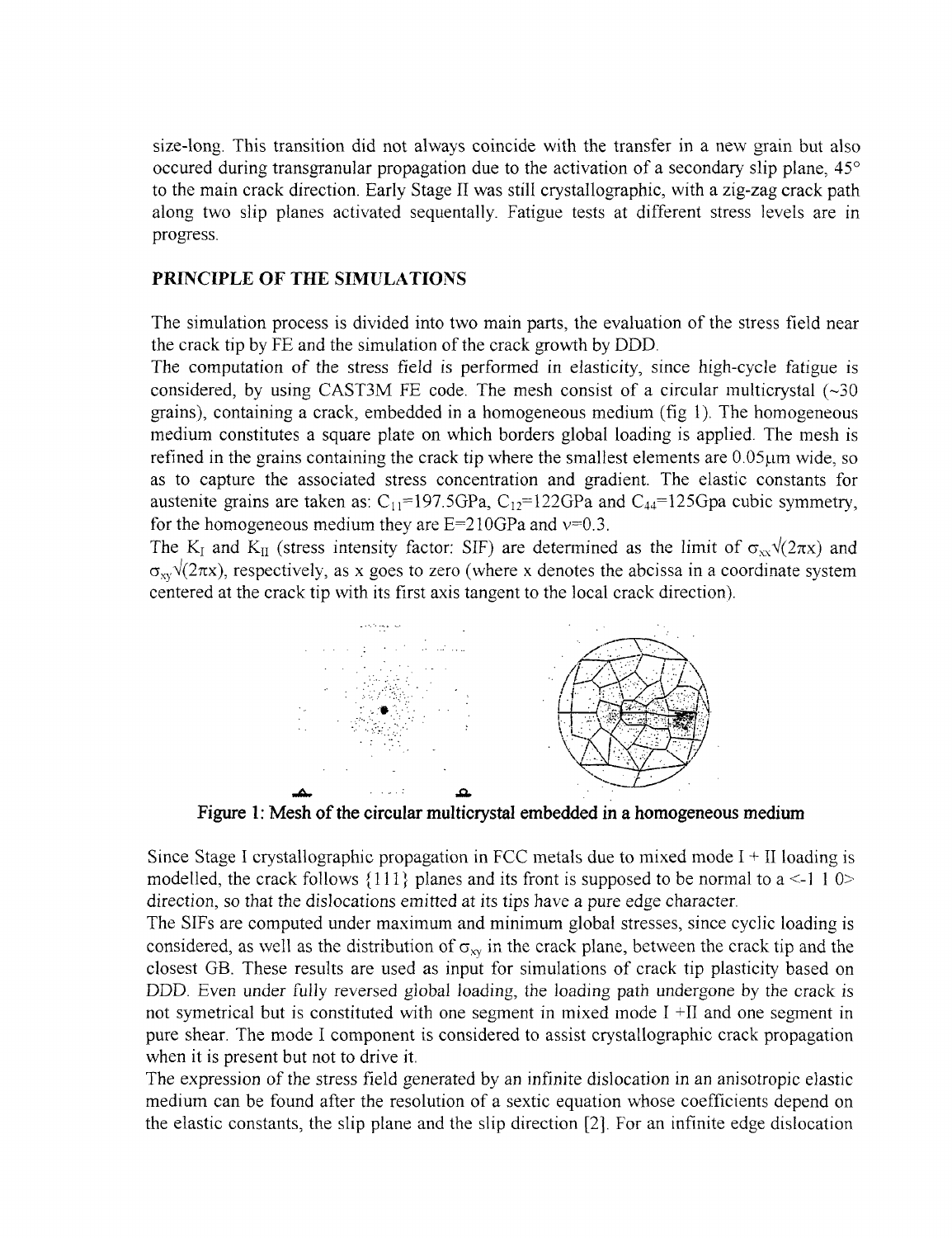lying along the (1-12) direction with a Burgers vector  $b = a/2$  (1 1 0) in a FCC crystal, the in plane shear component is of the form:  $Ab/2\pi x$ , where A is a constant which depends on the roots of the sextic equation and in the present case,  $A = 107GPa$ .

The critical mode II stress intensity factor for the emission of a coplanar edge dislocation from the crack tip is calculated as a function of the mode mixity parameter  $\Psi$ .

$$
K_{\mu}^{\text{nucl}} = \sqrt{2A[\gamma_{us}^{\ \ r} - \alpha(\gamma_{us}^{\ \ u} - \gamma_{us}^{\ \ r})(\frac{\pi}{2} - \psi)]} \qquad \text{where} \qquad \psi = \text{Arctan}(\frac{K_{\mu}}{K_{\mu}}) \tag{1}
$$

where  $\alpha$ ,  $\gamma^{\mu}$ , us and  $\gamma^{\tau}$ , us are materials parameters. Since  $\gamma^{\mu}$ , us  $\gamma^{\tau}$ , us, eqn (1) predicts a lower threshold stress intensity factor for dislocation nucleation when  $\Psi$  decreases, that is, when an opening stress is present (for more details, see [3]).

The shear stress on the  $i<sup>th</sup>$  dislocation at abscisa  $x_i$  in the plastic zone is evaluated as:

$$
\tau_i = \sigma_{xy}(x_i) - \frac{Ab_i}{4\pi x_i} - \sum_{j \neq i} \frac{Ab_j}{2\pi} \sqrt{\frac{x_j}{x_i} \cdot \frac{1}{x_j - x_i}}
$$
(2)

in which the three terms represent respectively the shear stress distribution ahead of the crack computed by FE, the image stress (the crack flanks are free surfaces) and the stress field of other dislocations. Strictly, this equation (as well as eqn  $(3)$ ) is valid for a semi infinite crack [4]. The semi-infinite crack aproximation is reasonable because in the present case, the free path of dislocations is limited by GBs the difference in predicted crack growth rates considering length or infinite finite has been found negligible.

The velocity of each dislocation is calculated as a power function of  $\tau_i$ - $\tau_f$  ( $\tau_f$  is the lattice resistance to dislocation glide), see [1]. The new position of each dislocation is then deduced, and annihilation criteria checked: if a dislocation comes close enough to the crack tip or to a dislocation of opposite sign, it is removed from the simulation.

The dislocation emission criterion is checked to decide whether a negative or positive dislocation can be emitted:

$$
K_{II}^{tip} \le -K_{II}^{nucl} \quad \text{or} \quad K_{II}^{tip} \ge K_{II}^{nucl} \quad \text{where} \quad K_{II}^{tip} = K_{II} - \sum_{i=1}^{n} \frac{Ab_i}{\sqrt{2\pi\kappa_i}} \tag{3}
$$

This sequence is repeated until the second cycle is completed. Then, the crack growth rate per cycle is computed.The crack is considered to grow by one Burgers vector each time a pair of positive-negative dislocation has been emitted or when a dislocation returns to the crack tip since both events correspond to some cyclic plastic flow at the crack tip and should thus contribute to its growth.

Grain boundaries are considered as impenetrable obstacles for the dislocations emitted by the crack. This implies crack deceleration and arrest, unless a source is activated in the next grain, which, after an incubation period could initiate a crack that would link whith the arrested one, thus allowing further propagation.

The stress concentration due to the pile up in the next grain is estimated as follows. Head [5] has shown that a dislocation of Burgers vector **b** in a medium of shear modulus  $\mu_1$  close and parallel to an interface with a different elastic medium, of modulus  $\mu_2$  generates in this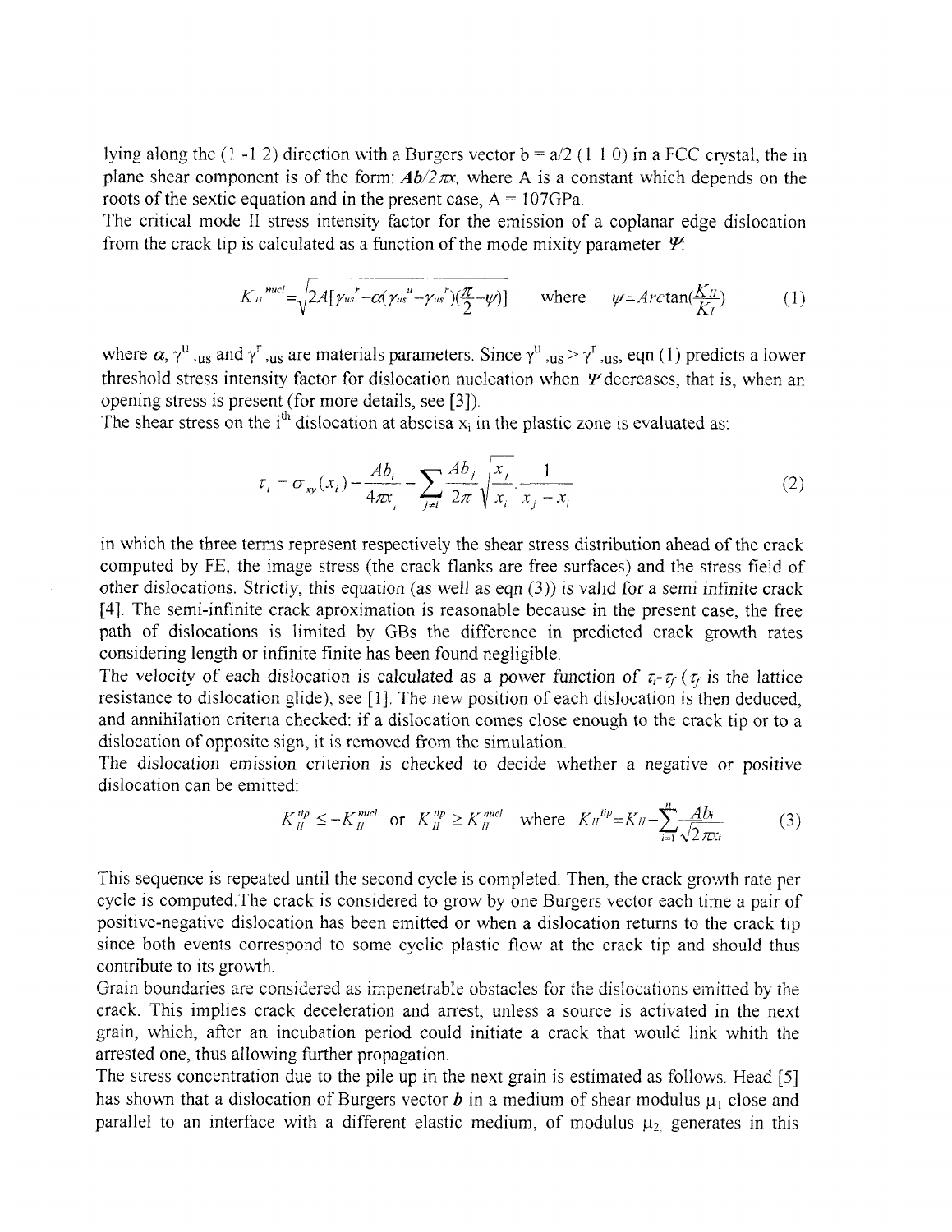medium the same stress field as a dislocation of Burgers vector  $2\mu_1 b/(\mu_1+\mu_2)$ . The in-plane shear moduli of the grain containing the crack tip and that of his neighbour are thus computed in the coordinate system tangent to the crack tip. The stress field in the next grain is approximated with Head's formula and added to the elastic stress ield computed by FE. The resolved shear stresses on the potential slip systems of the next grain which do not imply a twist of the crack plane are computed at a distance of 1um from the GB. There are two reasons for this condition on the potential slip systems: first, the experimental work of Zhai et al [6] has shown that the path most likely to be followed by the crack is generally the one which minimises its twist deflection and second, the 2D nature of the model would not allow the description of 3D tortuosity of the crack path.

If one of the computed resolved shear stresses  $\tau_{res}$  exceeds a critical value,  $\tau_{s}$ , a source is considered to be activated and the number of cycles,  $N_{inc}$ , for crack initation due to the activity of this source followed by linking with the arrested crack is estimated to be elapsed when,

$$
\int_{1}^{N_{inc}} C(\tau_{res}(N)-\tau_{s})^{\prime\prime} dN=1 \tag{4}
$$

where C and n are constants to be determined from experimental data on short cracks kinetics. Eqn  $(4)$  was inspired from the incubation model of Morris et al [7]. Ludwig et al [8] also report arrested microcracks in spite of a well visible plastic zone in the next grain. This means that the transfer of a crack tip beyond the boundary does not coincide with the activation of a slip system but requires a maturation time. When condition 4) is verified, a new mesh with a  $1 \mu m$  long branch crack in the next grain is generated and the whole process starts again.

The numerical values of the materials parameters used for the simulations are:  $\gamma^{\text{u}}$ ,  $_{\text{us}}$ = 1.64J.m<sup>-</sup> <sup>2</sup>,  $\gamma^r$ , us=1.41J.m<sup>-2</sup>,  $\alpha$ =1,  $\tau_f$ =58 Mpa,  $\tau_s$ =96 MPa, C=510<sup>-10</sup>MPa<sup>1/n</sup> and n=2. With these values, the dislocation emission threshold in pure shear is  $0.55MPa\sqrt{m}$ . Unless specified, the applied shear stress is  $\pm 130$ MPa and the mean grain size  $50 \mu$ m. The table in figure 2 defines the simulated crack paths.

#### RESULTS AND DISC USION

The evolution of the maximum computed SIFs with microcracks length for crack paths  $n^{\circ}1$ , 2 and 4 are plotted on figure 2. The evolution of  $K_{II}$  obtained using a uniform stress approximation  $(K_{\ell} = \tau_{app} \sqrt{\pi a})$  appears to systematically overestimates K<sub>II</sub>, because the most favourable grain orientation for crack initiation corresponds to a shear modulus which is only 83% of the average modulus on the one side, and the above-mentioned approximation is for a straight crack, whereas roughness shields the crack tip singularity, on the other side. Furthermore,  $K_{II}$  is highly variable from one microcrack to the other, depending on their paths. It does not systematically increase with the crack length but it may exhibit a sudden drop due to tilting at a GB. The mode mixity also shows abrupt variations and it may be surprisingly high for cracks which are not very far away from the nominally pure shear plane.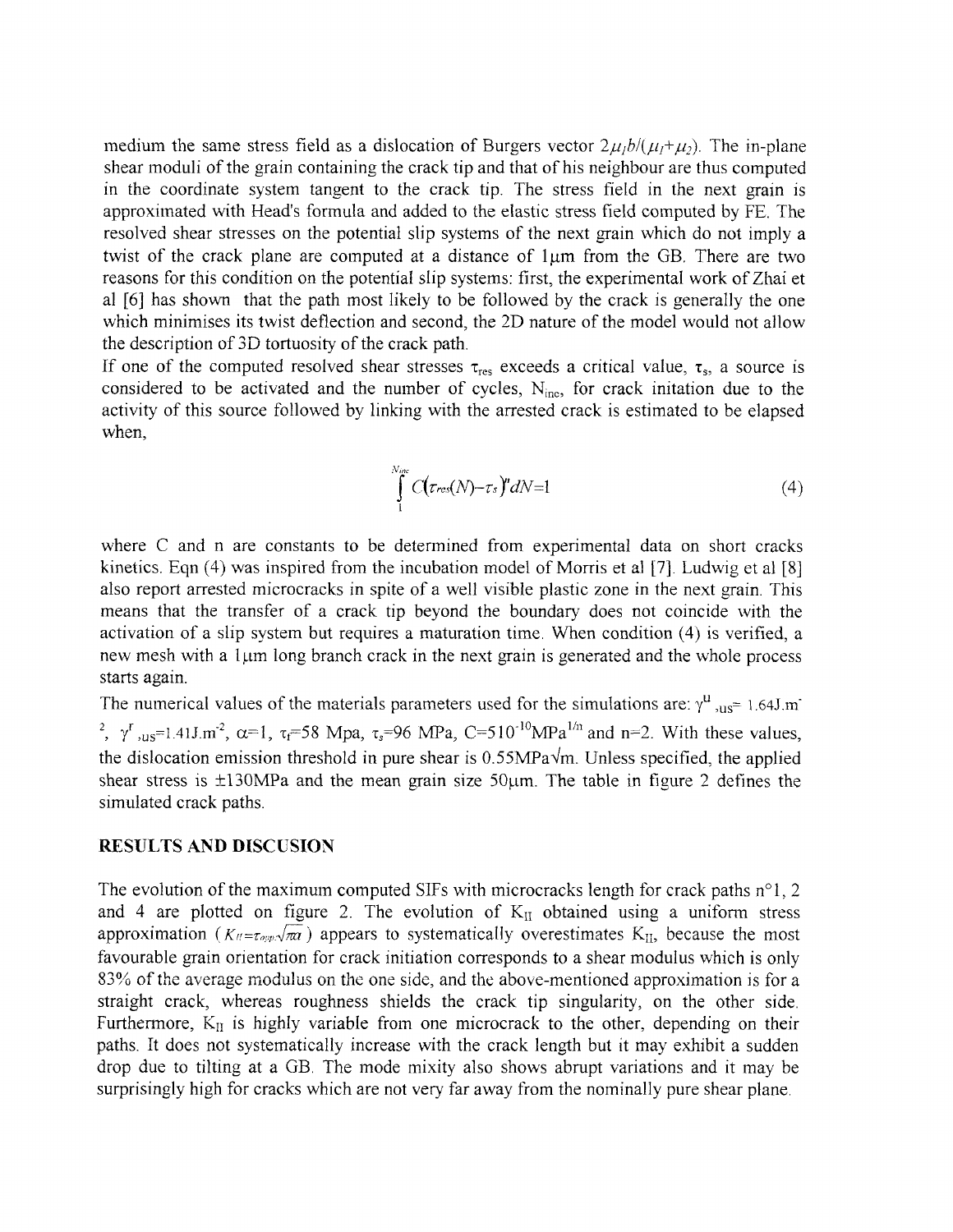The computed arrest time at the first G.B. increases with the tilt angle of the crack plane in the next grain as, 28700, **4300,** 9200, 3800, oo) for tilt angles of (10, 20, 27 35, 45-) respectively. Since in the orientation most favourable to initiation the microcrack is loaded in pure shear, the activation of a slip system at  $45^{\circ}$  -a principal plane- is impossible and in that case, the crack gets arrested. Note that it might be different in presence of a mode I component.

Figure 3 compares the evolution of the projected lengths for the different crack paths. For a given path, the incubation period due to GBs is smaller and smaller as the crack grows.



Figure 2. a- Evolution of the maximum computed SIFs with projected microcracks length for crack paths  $n^{\circ}1$ , 2 and 4; b- crack path definition.



Figure 3: a- Evolution of the projected lengths for the different crack paths; b- Influence of the stress range.

The influence of the stress range is illustrated on figure 3-b that mimics a Wöhlers plot. The number of cycles needed to develop a crack, twice the mean grain size in length varies a lot with the crack path.

Figure 4 shows how the number of cycles needed for a crack to enter the second grain varies with the mean grain size. First it can be noticed that in accordance with experimental observations, most of the life is spent in arrest periods and very little in transgranular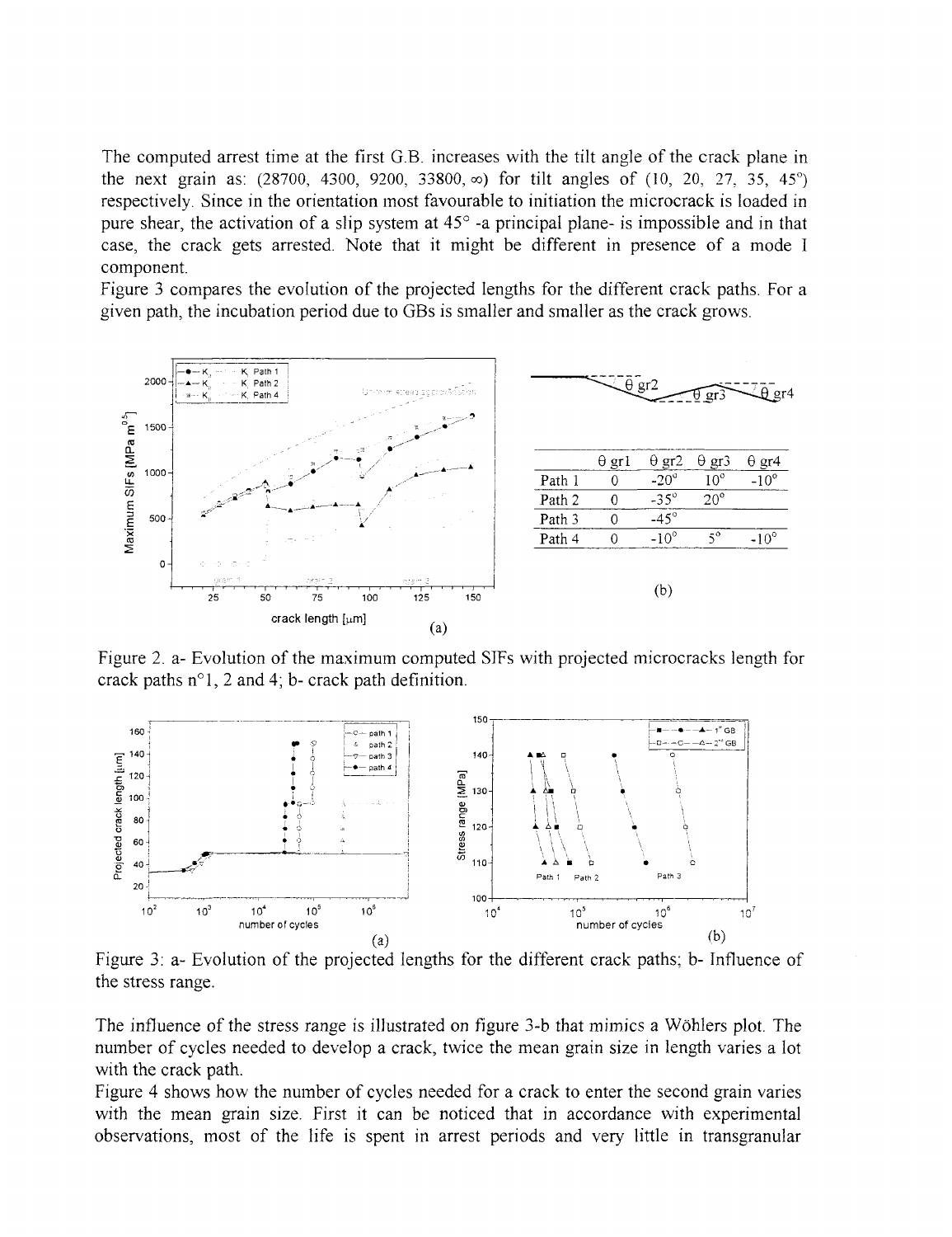propagation. Second, as the mean grain size increases, the stress concentration in the next grain gets higher, due to an increased SIF, and more space to pileup emitted dislocations, so that crack transfer becomes easier and the endurance is reduced, consistently with experimental results.

Many experimental data in the litterature show that a few overload cycles may remove the endurance limit because these cycles enable arrested microcracks to cross microstructural obstacles. The present model reproduces this fact, as illustrated by figure 5. For a normal stress range of  $\pm 110$ MPa, fourty five overload cycles at  $\pm 140$ MPa applied when the crack tip is close to the first and second GB reduce by a factor of two the number of cycles needed to growthe crack to the third grain.



projected crack length [um] 50 **1 110 MPa 120 MPa 120 MPa 140 MPa 140 MPa 140 MPa 140 MPa 140 MPa 140 MPa 140 MPa 140 MPa 140 MPa 140 MPa 140 MPa 140 MPa 140 MPa 140 MPa 140 MPa 140 MPa 140 MPa 140 MPa 140 MPa** 40 5 G 55 60 5 70 0,0 1,ox o I'S.1o, grain size [um] number of cycles

Figure 4: Variation of the number of cycles Figure 5: Influence of a few  $(45)$  overload needed for a crack to enter the second grain cycles at  $\pm 140$  MPa on microcrack growth with the mean grain size. under  $\pm 110 \text{ MPa}$ .

## **CONCLUSIONS**

Crystallographic propagation of fatigue cracks in a polycrystal under reversed torsion was modelled using local stresses computed by FE as input for discrete dislocation dynamics simulations. The simulations reproduce the scatter in microcracks growth rates associated with various local textures and an increased scatter for small loading ranges. Longer fatigue lives are predicted for small grain size materials. The decrease in the arrest periods at GBs as a crack develops is reproduced. The fact that overloads may suppress the endurance limit by unlocking microcracks arrested at GBs is also qualitatively described by the model.

### **REFERENCES**

**[1]** Doquet, V., *Fat. Fract. Eng. Mal. Struct.* **22,** pp 215-223, 1999.

- [2] Okazaki, M, Met. *Trans.*, **22A**, pp479-487, 1991.
- [3] Sun, Y., Beltz, G.E., Rice, J.R., *Mat. Sci. Eg.,* A170, pp 67-85, 993.
- [4] Tanaka, K., Akinawa, Y., *Short fatigue cracks, mechanics and mechanisms*, pp 59-71,
- Ritchie, Ravichandran and Murakami eds, Elsevier 1998.
- [5] Head, A.K., *Phil. Mag.*, **44 n° 348**, pp 92-94, 1952
- [6] Zhal T., Wilkinson A.. Martin J. *W., Acta Mater.,* **48,** pp 4917-27, 2000
- [7] Morris, W.L., James, MR., Buck, O., *Ict. Trans.* **12A,** pp 57-64, 1981